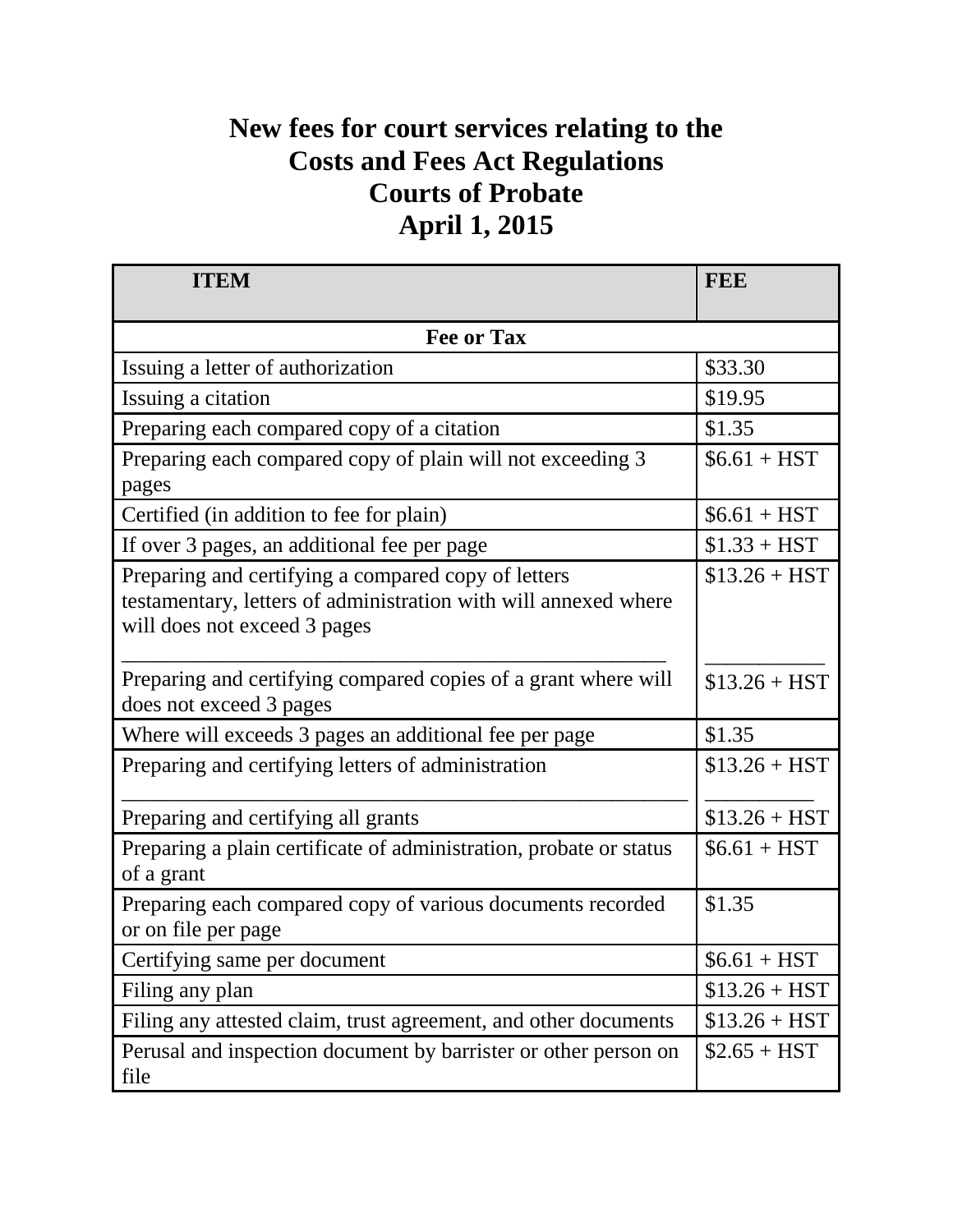| Perusal and inspection documents by staff in each estate per file                      | $$6.61 + HST$ |
|----------------------------------------------------------------------------------------|---------------|
| Filing each notice of appeal                                                           | \$33.30       |
| Application for a licence to sell, mortgage or lease real property                     | \$99.70       |
| Plus an additional fee per page                                                        | \$1.35        |
| Application for partition or sale of lands, etc.                                       | \$132.70      |
| Application for insolvency order                                                       | \$39.85       |
| Application to show cause for Proof in Solemn Form                                     | \$66.00       |
| Application to remove Executor or Administrator per day or part<br>thereof             | \$66.00       |
| Applications for other show cause hearings per day                                     | \$66.00       |
| Adjudication of any claim against an estate per day or any part<br>thereof             | \$66.35       |
| Application for the revocation of a grant or any application<br>where fee not provided | \$66.35       |
| Application for any order on appeal from a registrar of probate                        | \$66.35       |
| Transmitting appeal with statement of decision as required by<br><b>Supreme Court</b>  | \$66.35       |
| Resumption of hearing previously partially completed                                   | \$66.35       |
| File an election at registry of deeds                                                  | \$33.30       |
| Plus for each page                                                                     | \$1.35        |
| Will tendered for proving and filing only                                              | \$13.30       |

\*The fees are set out in the *Regulations* under the *Costs and Fees Act*, R.S.N.S., c. 104, which can be viewed online at the Registry of Regulations website, http://www.gov.ns.ca/just/regulations. This document is only a summary.